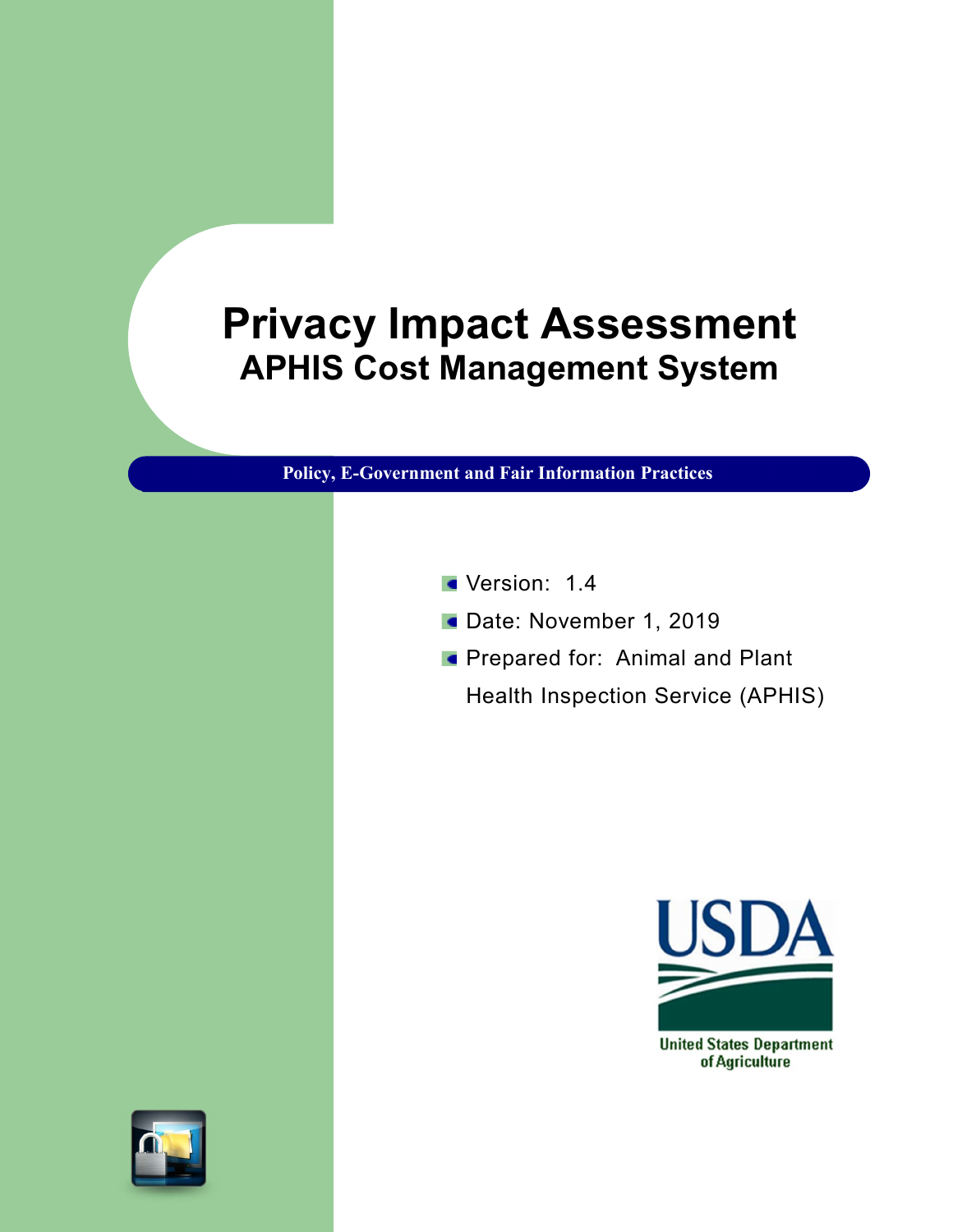

# Privacy Impact Assessment for the APHIS Cost Management System

November 1, 2019

## Contact Point

Kelly S. Stiles System Owner Animal and Plant Health Inspection Service 301-851-2852

# Reviewing Official

Tonya Woods APHIS Privacy Officer Animal and Plant Health Inspection Service 301-851-4076

Preston Griffin **APHIS ISSPM A**nimal and Plant Health Inspection Service

301-851-2502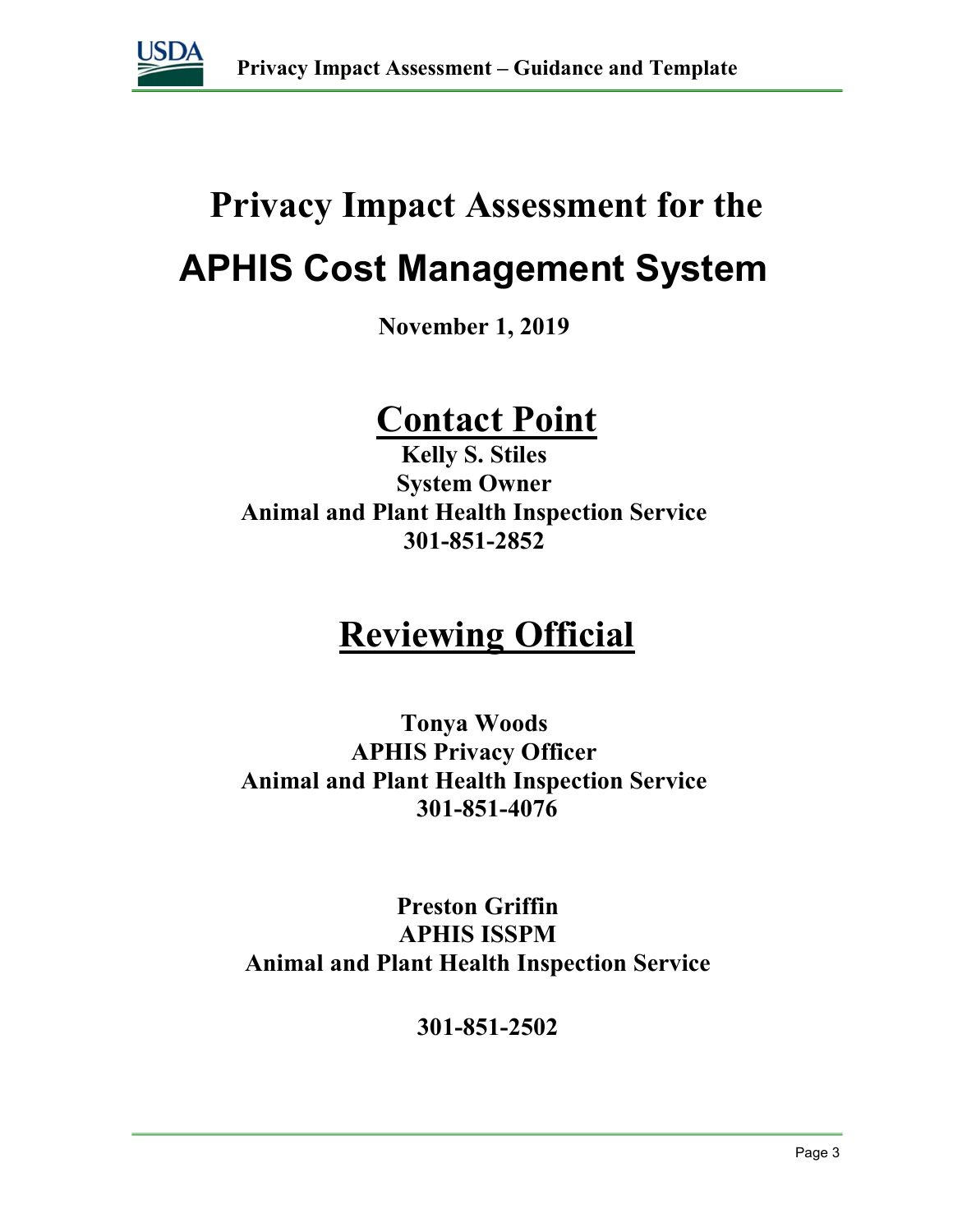

### Abstract

The APHIS Cost Management System (ACMS) is a Major Application used by the Animal and Plant Health Inspection Service (APHIS) to provide a relevant Status of Funds for all levels of the agency. It also tracks information on agreements and grants for the Marketing and Regulatory Programs (MRP). This system is used by APHIS' financial analysts and MRP agreement specialists. This Privacy Impact Assessment (PIA) is being completed following the Privacy Threshold Analysis (PTA) conclusion requiring a PIA for ACMS to meet federal privacy compliance requirements.

### **Overview**

The APHIS Cost Management System (ACMS) is owned by the Animal and Plant Health Inspection Service (APHIS) Marketing and Regulatory Programs Business Services (MRPBS). The MRPBS Financial Management Division (FMD) is tasked with maintaining an Agency Status of Funds for APHIS. ACMS provides the functionality to perform these tasks.

ACMS provides APHIS a relevant status of funds and is able to substantiate it using a consistent well defined process that is flexible for all levels of the organization at any time during a financial cycle. ACMS is a tool to track, reconcile, adjust and analyze the balance of allocations through year end for any financially interested APHIS party. This process is known as status of funds processing. The ACMS accomplishes this status of funds processing by tracking planned and committed expenses as this data is reconciled to matching obligation from the official accounting system.

The Status of Funds functionality of ACMS is composed of several modules, which capture the data required to produce an official Status of Funds. The Budget Authority module maintains information about APHIS accounting codes and their respective funding amounts. Users enter the Budget Authority allocations distributed by APHIS. The Employee Salary Projection module maintains information about the expected salary expenditures for APHIS employees. Users enter salary and benefit estimates for all APHIS employees which can later be matched to actual expenses as the year progresses. The Ledger module maintains information on all estimated and actual expenses within the Agency. While the Employee Salary Project module will automatically create ledgers based on the information entered in that module, the end users can create estimated ledgers for non-salary and benefit expenses. These estimated ledgers will be matched against actual expenses as the year progresses. Actual expenses are retrieved from the USDA Financial Management Modernization Initiative (FMMI) which is the USDA Financial system of record.

ACMS was granted Authority to Operate (ATO) on July 23, 2017 which is valid until July 23, 2020.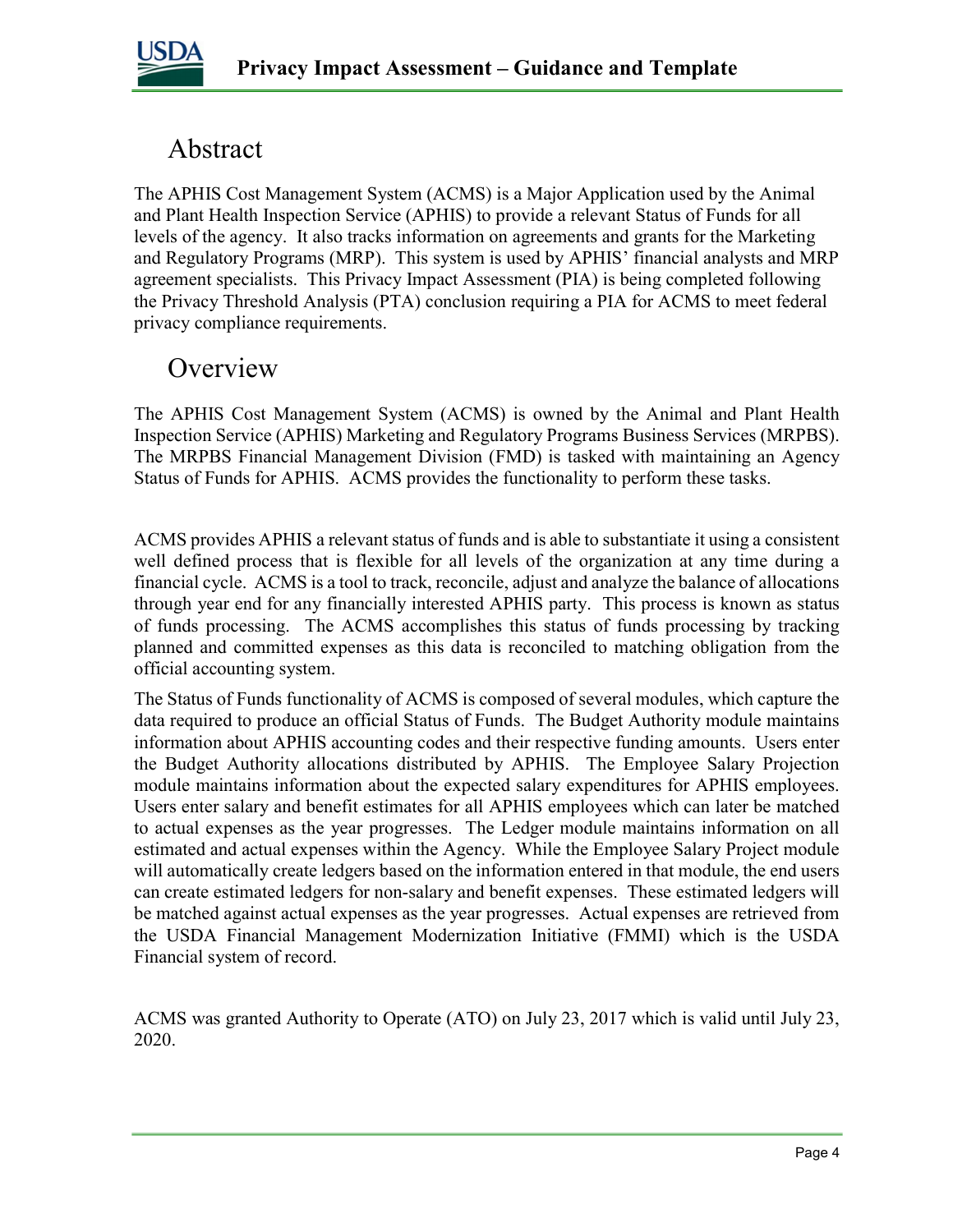

### Section 1.0 Characterization of the Information

The following questions are intended to define the scope of the information requested and/or collected as well as reasons for its collection as part of the program, system, rule, or technology being developed.

### 1.1 What information is collected, used, disseminated, or maintained in the system?

 ACMS collects the spending data (payroll and non-payroll) that aligns with specific lines of accounting (categories of spending) and the related master data elements (Fiscal Year, Budget Year, Fund, Functional Area, Fund Center/Cost Center) that assists in tracking, analyzing and reporting on the Status of Funds.

#### 1.2 What are the sources of the information in the system?

Sources of the data are Animal and Plant Health Inspection Service (APHIS) and Agriculture Marketing Service (AMS) employees, and the USDA Financial Management Modernization Initiative (FMMI) system.

#### 1.3 Why is the information being collected, used, disseminated, or maintained?

Data is used by APHIS financial analysts to produce a relevant Status of Funds; and by APHIS and AMS agreement specialists to track agreement/grant information.

#### 1.4 How is the information collected?

APHIS transfers the data from the FMMI system regarding status of funds. The FMMI system provides reports with actual obligation data which is reconciled against the estimated obligation data. APHIS and AMS agreement specialists directly update the data as needed for reporting purposes only.

#### 1.5 How will the information be checked for accuracy?

Data is received from FMMI and checked through the ACMS for accuracy. If data is incorrect, the FMMI system is updated. ACMS is a reporting tool for FMMI data.

#### 1.6 What specific legal authorities, arrangements, and/or agreements define the collection of information?

ACMS has an interconnection security agreement with FMMI. ACMS retrieves actual payroll and spending costs from the official USDA Financial System.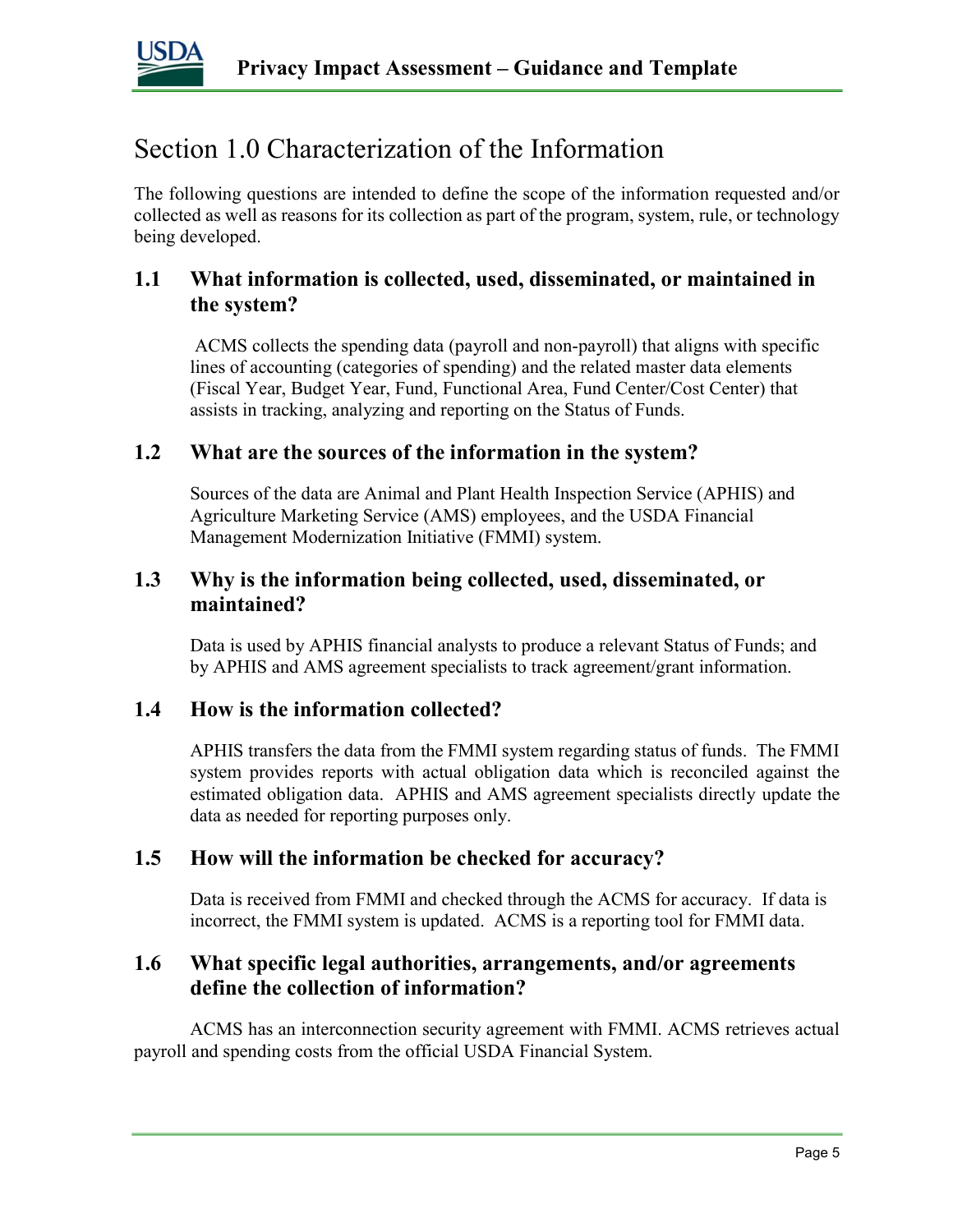

### 1.7 Privacy Impact Analysis: Given the amount and type of data collected, discuss the privacy risks identified and how they were mitigated.

Privacy risks include the unintentional dissemination of business names, addresses, and/or phone numbers; and federal employee names, salaries, and/or positions.

The privacy rights of the customers and employees will be protected by USDA, APHIS management.

- All access to the system is limited by USDA eAuthentication credentials.
- Application limits the access to relevant information and prevents access to unauthorized information.

Data is secured by means of encryption and access control. Access is controlled by:

- USDA eAuthentication credentials
- User Role Assignments
- Application Role Assignments

### Section 2.0 Uses of the Information

The following questions are intended to delineate clearly the use of information and the accuracy of the data being used.

### 2.1 Describe all the uses of information.

The information is used by APHIS financial analysts to track and manage estimated and actual obligation data in order to develop a Status of Funds for all levels of the agency. Agreement information is used by APHIS and AMS agreement specialists to track and manage grants in order to report this information to OMB under FFATA.

### 2.2 What types of tools are used to analyze data and what type of data may be produced?

The ACMS application provides the capability to reconcile estimated obligations and actual obligations through the creation of ledgers. These ledgers are compared against budget authority data in order to produce a Status of Funds. The application also provides the capability to track and manage agreements/grants within APHIS and AMS.

ACMS uses IBM Cognos Analytics to provide reporting to ACMS users.

### 2.3 If the system uses commercial or publicly available data please explain why and how it is used.

ACMS does not use commercial or public data.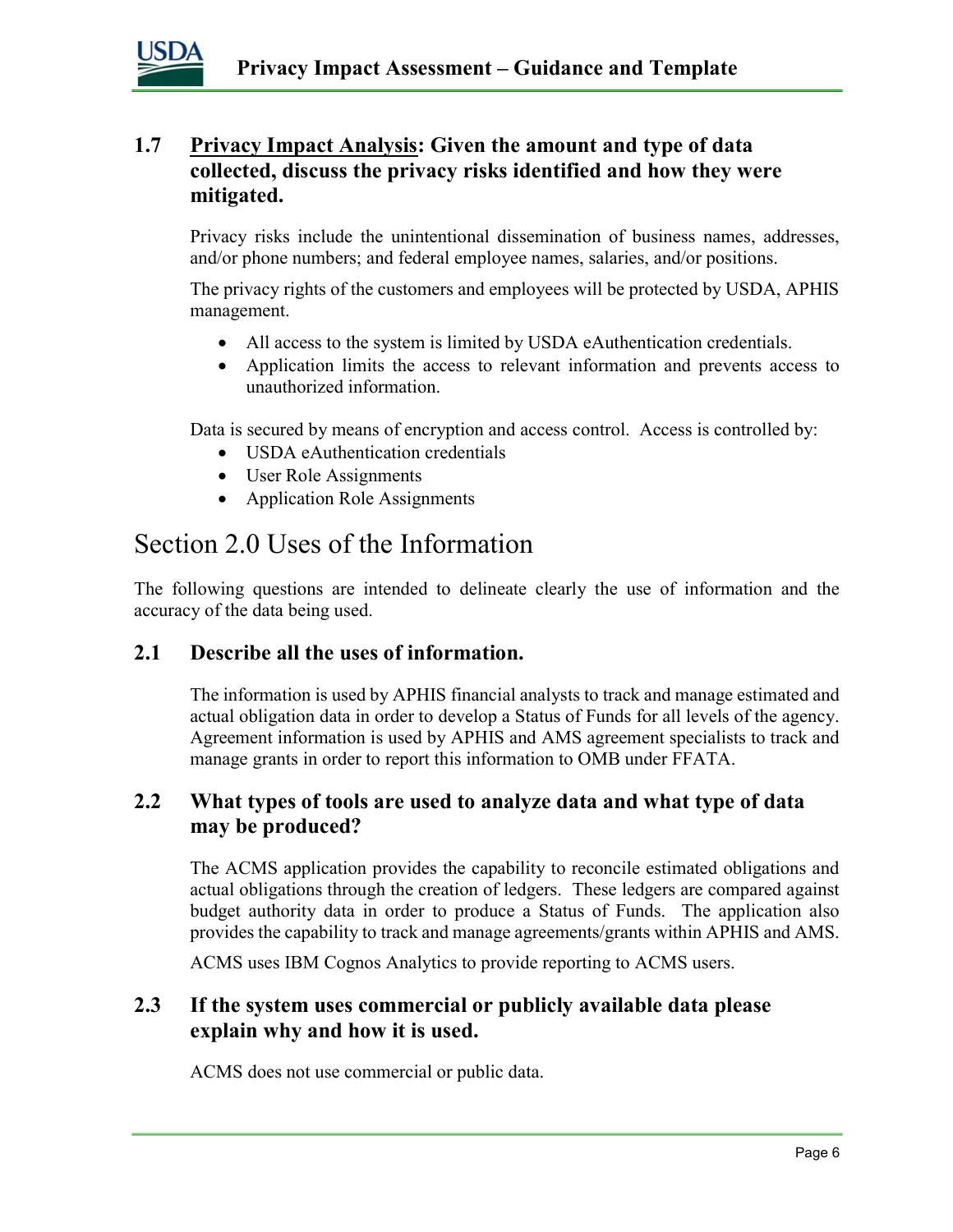

### 2.4 Privacy Impact Analysis: Describe any types of controls that may be in place to ensure that information is handled in accordance with the above described uses.

All ACMS privilege users are required to complete a Financial Systems Access Request Form to request access to the system. ACMS contains information to report user status as active or inactive, as well as the last activity date. The activity log is reviewed annually to mark users as inactive if they have not used the system in the previous 12 months.

In addition, data is secured by means of encryption and access control. Access is controlled by:

- USDA eAuthentication credentials
- User Role Assignments
- Application Role Assignments
- APHIS tracks changes to the data to include, who changed the data and when the data was changed.

### Section 3.0 Retention

The following questions are intended to outline how long information will be retained after the initial collection.

### 3.1 How long is information retained?

Status of funds module: Destroy when final report is completed or when printouts cease to have administrative value, but no later than 3 years, whichever is earlier Agreements module: Destroy 5 years after close of fiscal year.

### 3.2 Has the retention period been approved by the component records officer and the National Archives and Records Administration (NARA)?

Yes, records schedule number: DAA-0463-2017-0002. The retention period was approved as of 7/18/2018

### 3.3 Privacy Impact Analysis: Please discuss the risks associated with the length of time data is retained and how those risks are mitigated.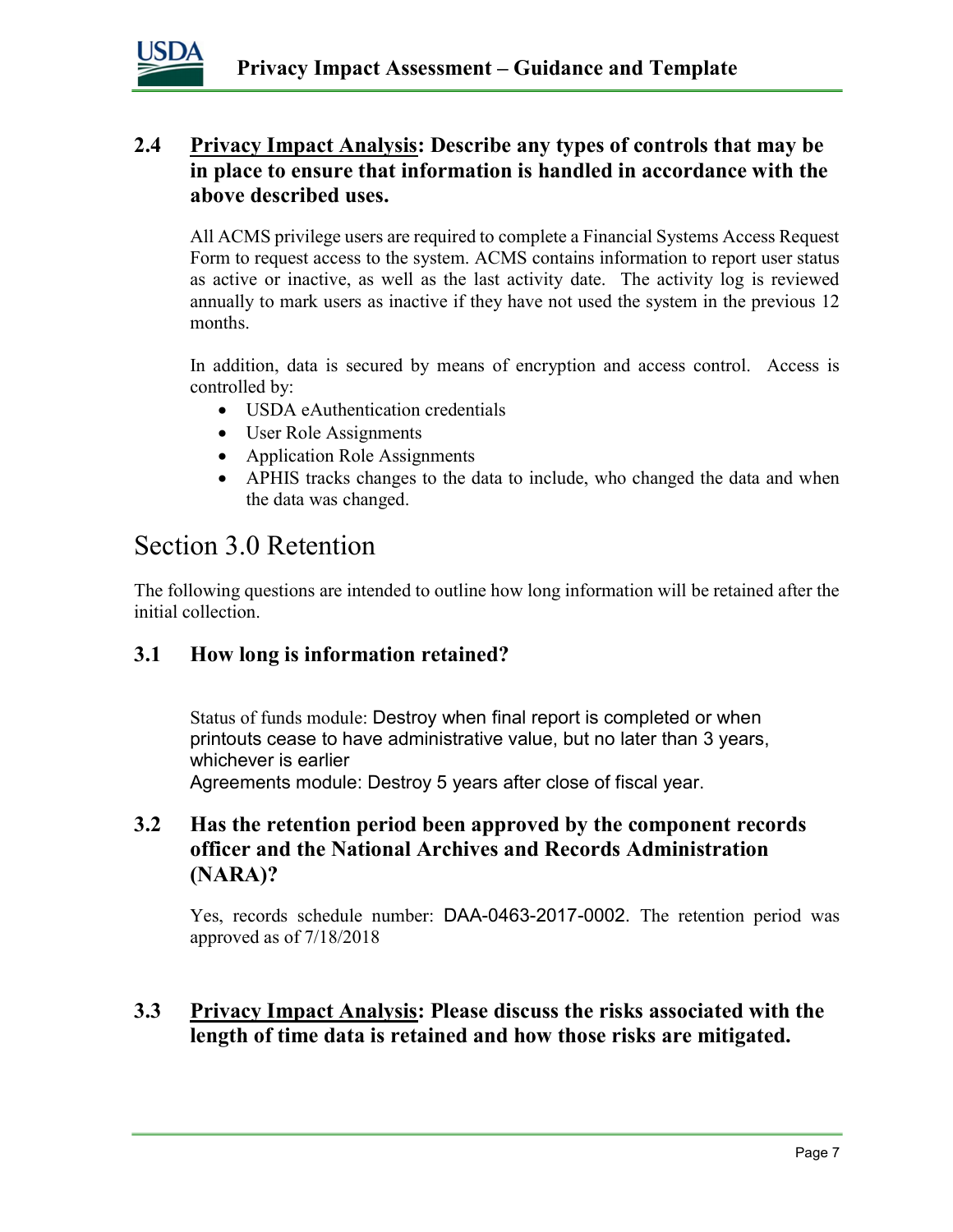

Risks associated with data retention are minimal, the major risk being the possibility of the data being accessed by unauthorized personnel. This risk is minimized by the control methods outlined in Section 2.4.

### Section 4.0 Internal Sharing and Disclosure

The following questions are intended to define the scope of sharing within the United States Department of Agriculture.

### 4.1 With which internal organization(s) is the information shared, what information is shared and for what purpose?

A user assigned AMS Agreement User role has access to ONLY the AMS Agreement Module and AMS Agreement Reporting within ACMS. These users will NOT have access to any ACMS Status of Funds functionality. This provides AMS the ability to maintain an agreement inventory and report out the necessary information to meet their FFATA reporting requirements.

#### 4.2 How is the information transmitted or disclosed?

The FFATA information is transmitted to the USDA using an encrypted Secure Shell (SSH) File Transfer Protocol.

### 4.3 Privacy Impact Analysis: Considering the extent of internal information sharing, discuss the privacy risks associated with the sharing and how they were mitigated.

Privacy risks include the unintentional dissemination of federal employee names, salaries, and/or positions. The FFATA information is transmitted to the USDA using an encrypted Secure Shell (SSH) File Transfer Protocol.

### Section 5.0 External Sharing and Disclosure

The following questions are intended to define the content, scope, and authority for information sharing external to USDA which includes Federal, state and local government, and the private sector.

### 5.1 With which external organization(s) is the information shared, what information is shared, and for what purpose?

Information contained within this application is not shared with Non-USDA organizations.

### 5.2 Is the sharing of personally identifiable information outside the Department compatible with the original collection? If so, is it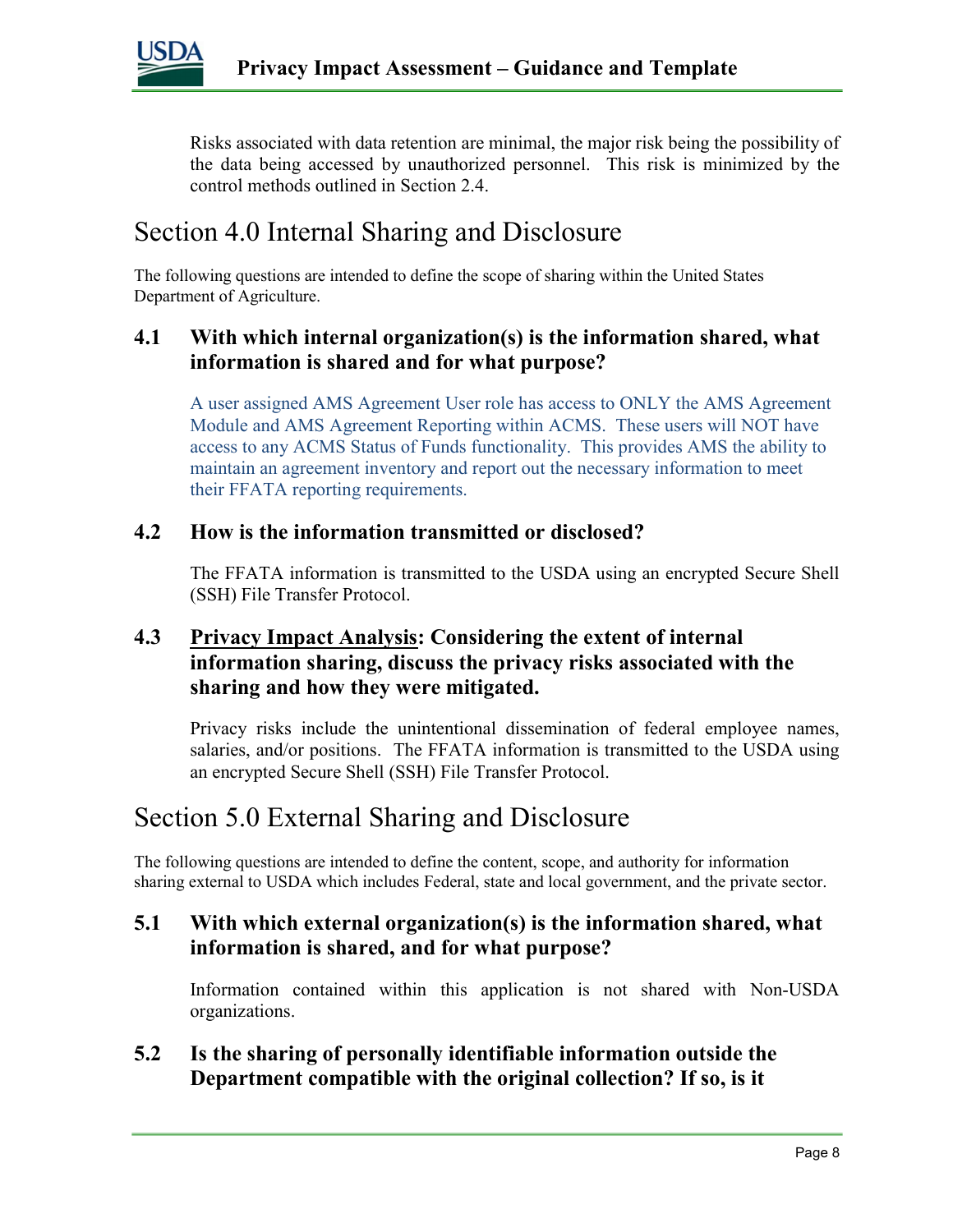

covered by an appropriate routine use in a SORN? If so, please describe. If not, please describe under what legal mechanism the program or system is allowed to share the personally identifiable information outside of USDA.

Not applicable.

5.3 How is the information shared outside the Department and what security measures safeguard its transmission?

Not applicable.

5.4 Privacy Impact Analysis: Given the external sharing, explain the privacy risks identified and describe how they were mitigated.

Not applicable.

### Section 6.0 Notice

The following questions are directed at notice to the individual of the scope of information collected, the right to consent to uses of said information, and the right to decline to provide information.

### 6.1 Does this system require a SORN and if so, please provide SORN name and URL.

No SORN is required. As per closed POA&M 19053, it was determined that the OFCO-10 SORN adequately covers the data present in ACMS.

#### 6.2 Was notice provided to the individual prior to collection of information?

No SORN is required. As per closed POA&M 19053, it was determined that the OFCO-10 SORN adequately covers the data present in ACMS.

### 6.3 Do individuals have the opportunity and/or right to decline to provide information?

No, the information maintained in ACMS comes from the FMMI system.

### 6.4 Do individuals have the right to consent to particular uses of the information? If so, how does the individual exercise the right?

No.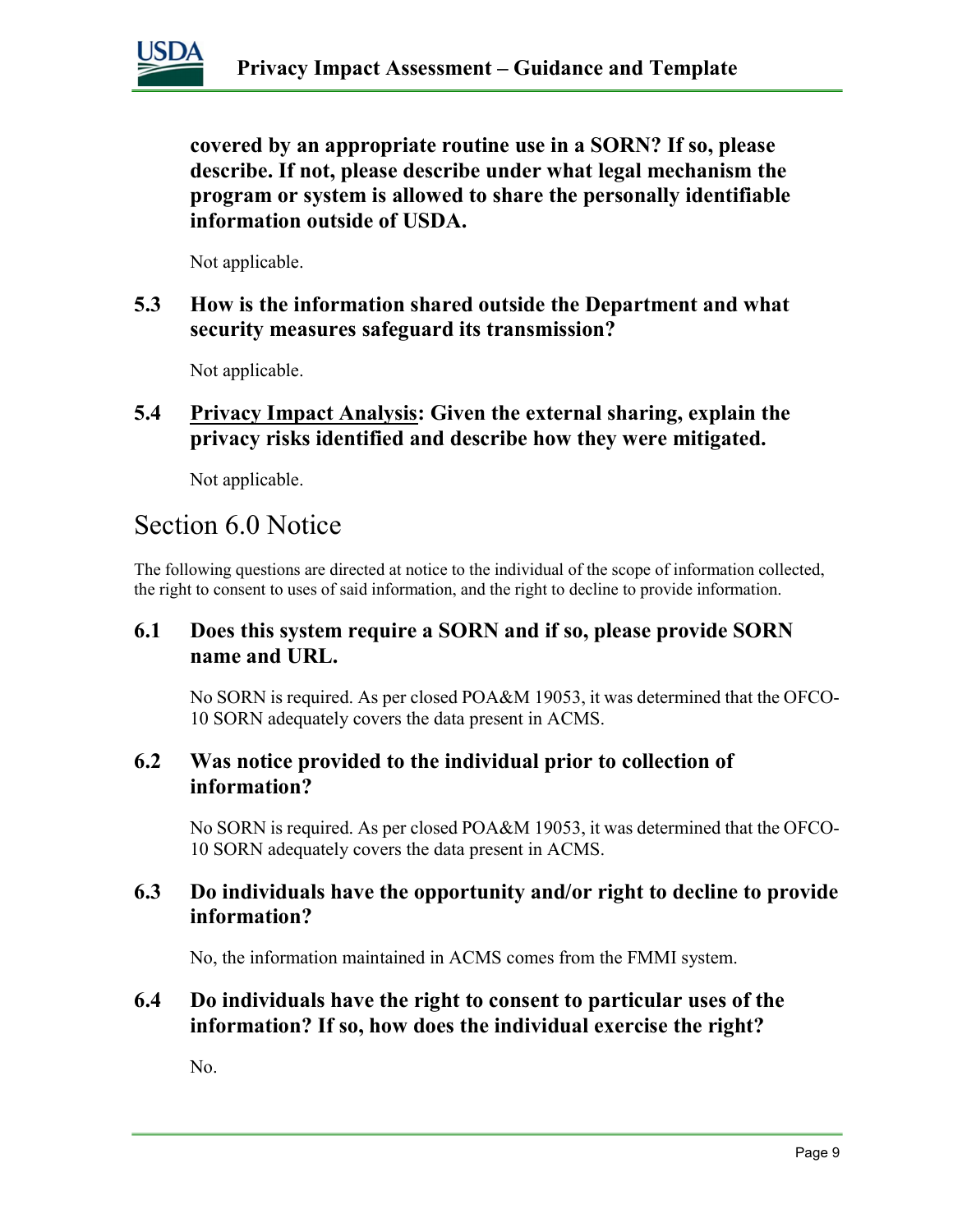

### 6.5 Privacy Impact Analysis: Describe how notice is provided to individuals, and how the risks associated with individuals being unaware of the collection are mitigated.

No SORN is required. As per closed POA&M 19053, it was determined that the OFCO-10 SORN adequately covers the data present in ACMS.

### Section 7.0 Access, Redress and Correction

The following questions are directed at an individual's ability to ensure the accuracy of the information collected about them.

### 7.1 What are the procedures that allow individuals to gain access to their information?

Any individual may obtain information about the information in the system that pertains to them. Requests for hard copies of the records should be in writing, and the request must contain the requesting individual's name, address, name of the system of records, timeframe for the records in questions, any other pertinent information to help identify the file and verification of identity as described in 7 CFR, Part 1, Subpart  $G \$  {1.113(e). All inquiries should be addressed to the Freedom of Information and Privacy Act Staff, Legislative and Public Affairs, APHIS, 4700 River Road Unit 50, Riverdale, MD 20737-1232.

### 7.2 What are the procedures for correcting inaccurate or erroneous information?

Any individual may obtain information contained within the system that pertains to them. Requests for hard copies of the records should be in writing, and the request must contain the requesting individual's name, address, name of the system of records, timeframe for the records in question, any other pertinent information to help identify the file, and verification of identity as described in 7 CFR, Part 1, Subpart G §1.113(e) . All inquiries should be addressed to the Freedom of Information and Privacy Act Staff, Legislative and Public Affairs, APHIS, 4700 River Road Unit 50, Riverdale, MD 20737-1232.

### 7.3 How are individuals notified of the procedures for correcting their information?

Refer to the OCIO-10 SORN regarding all privacy data present in ACMS. Data is received from FMMI which is the authoritative data source.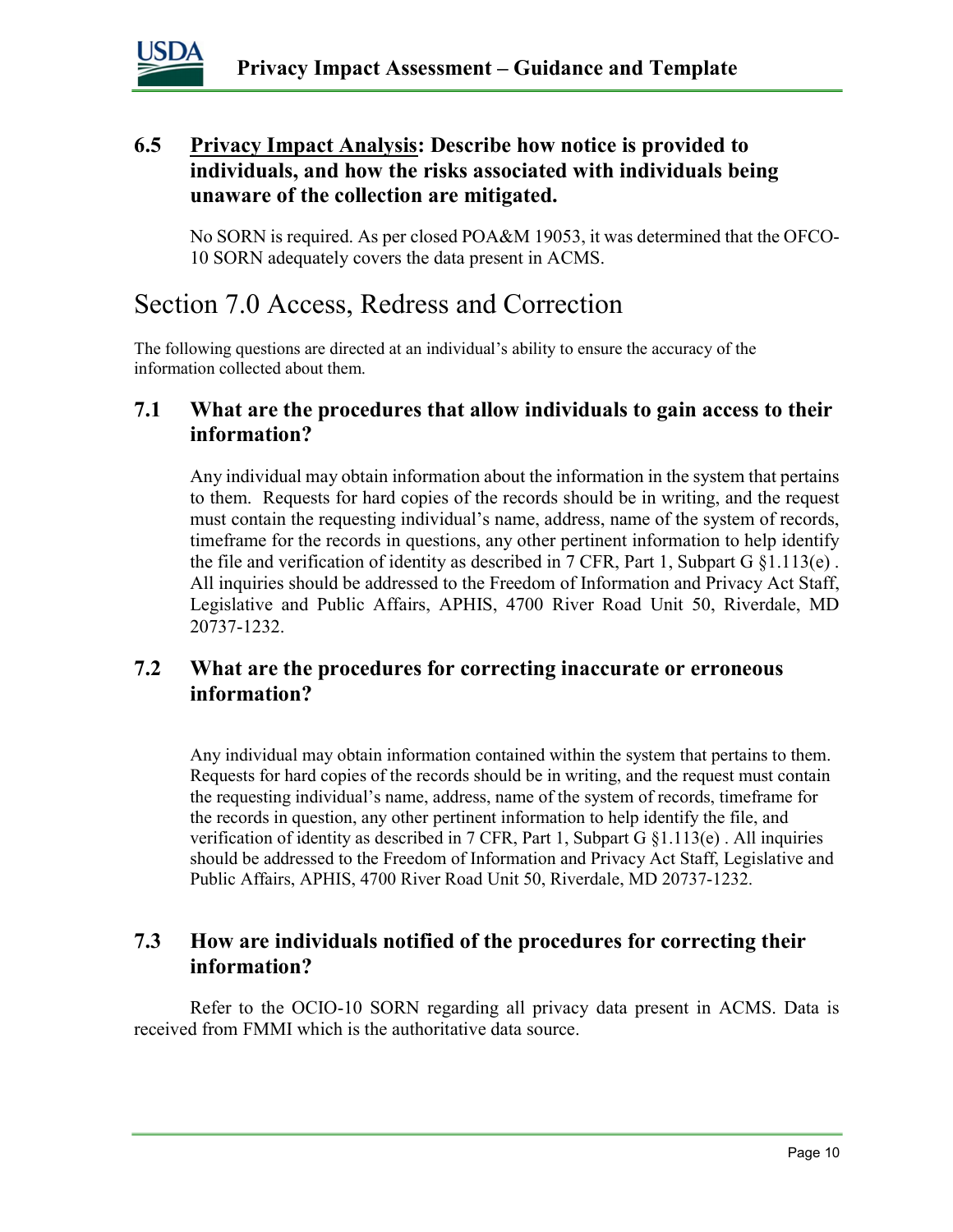

### 7.4 If no formal redress is provided, what alternatives are available to the individual?

Refer to the OCIO-10 SORN regarding all privacy data present in ACMS. Not applicable.

### 7.5 Privacy Impact Analysis: Please discuss the privacy risks associated with the redress available to individuals and how those risks are mitigated.

Once received, the requests to correct information are treated as sensitive material in accordance with the formal redress methods.

### Section 8.0 Technical Access and Security

The following questions are intended to describe technical safeguards and security measures.

### 8.1 What procedures are in place to determine which users may access the system and are they documented?

Access controls for ACMS is described in Section 2.4. The processes utilized are wellestablished and documented.

#### 8.2 Will Department contractors have access to the system?

Yes.

### 8.3 Describe what privacy training is provided to users either generally or specifically relevant to the program or system?

Privacy training is established for APHIS staff handling PII data.

### 8.4 Has Certification & Accreditation been completed for the system or systems supporting the program?

Yes.

### 8.5 What auditing measures and technical safeguards are in place to prevent misuse of data?

APHIS conducts continuous monitoring for the system to ensure the technical safeguards are in place. Role based access is used to ensure staff only receives access to limited data.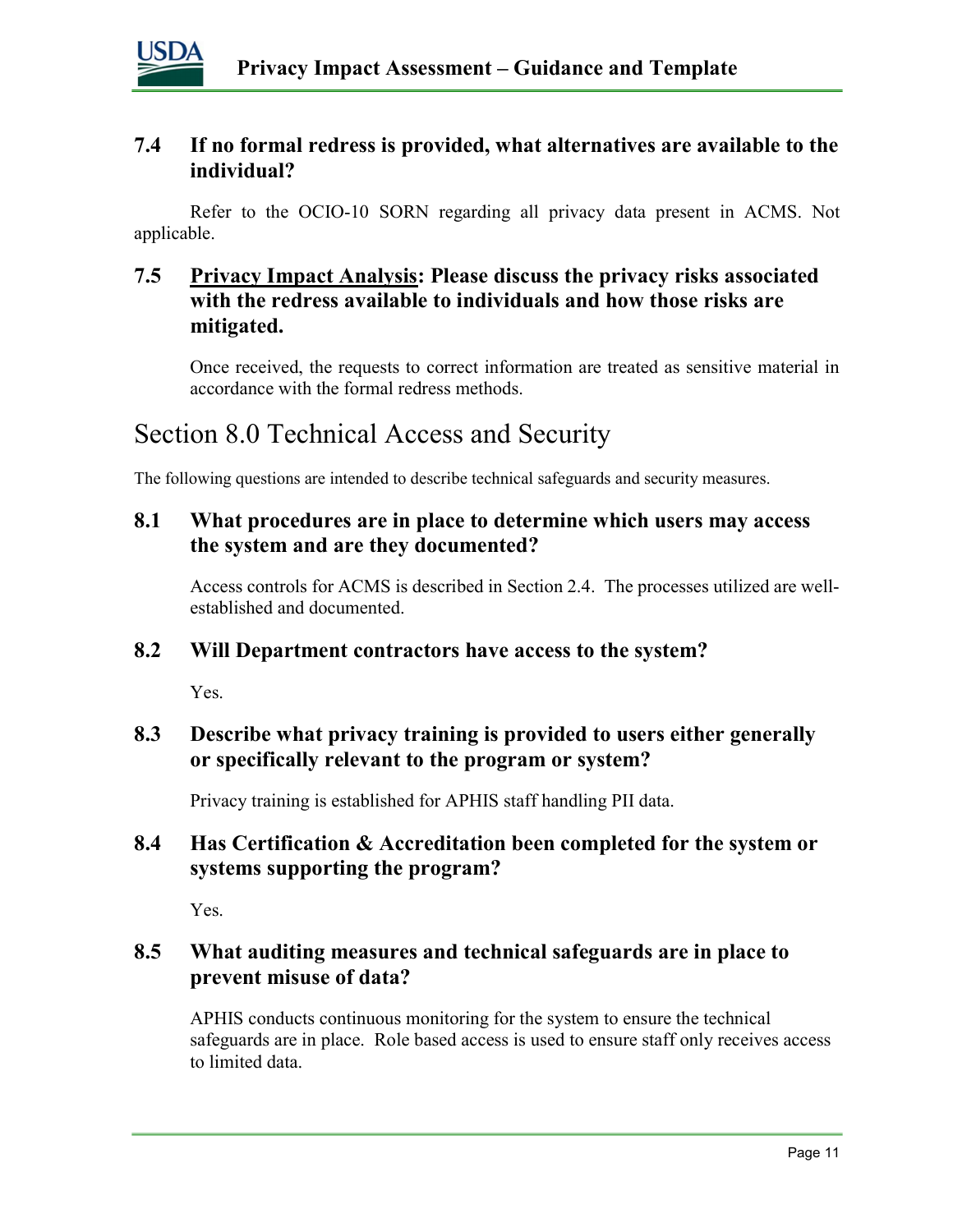

### 8.6 Privacy Impact Analysis: Given the sensitivity and scope of the information collected, as well as any information sharing conducted on the system, what privacy risks were identified and how do the security controls mitigate them?

No information sharing is conducted in the system. The interconnection with FMMI is conducted in specific ways to mitigate any privacy risks. There is no direct connection between the two systems. Each night, FMMI places a read-only report on a secure SFTP site. This report data is then processed into ACMS.

### Section 9.0 Technology

The following questions are directed at critically analyzing the selection process for any technologies utilized by the system, including system hardware and other technology.

### 9.1 What type of project is the program or system?

The APHIS Cost Management System (ACMS) is a Major Application used by the Animal and Plant Health Inspection Service (APHIS) to provide a relevant Status of Funds for all levels of the agency. It also tracks information on agreements and grants for the Marketing and Regulatory Programs (MRP). This system is used by APHIS' financial analysts and MRP agreement specialists.

### 9.2 Does the project employ technology which may raise privacy concerns? If so please discuss their implementation.

No.

### Section 10.0 Third Party Websites/Applications

The following questions are directed at critically analyzing the privacy impact of using third party websites and/or applications.

10.1 Has the System Owner (SO) and/or Information Systems Security Program Manager (ISSPM) reviewed Office of Management and Budget (OMB) memorandums M-10-22 "Guidance for Online Use of Web Measurement and Customization Technology" and M-10-23 "Guidance for Agency Use of Third-Party Websites and Applications"?

The ISSPM and system owner have reviewed the OMB memorandums listed above.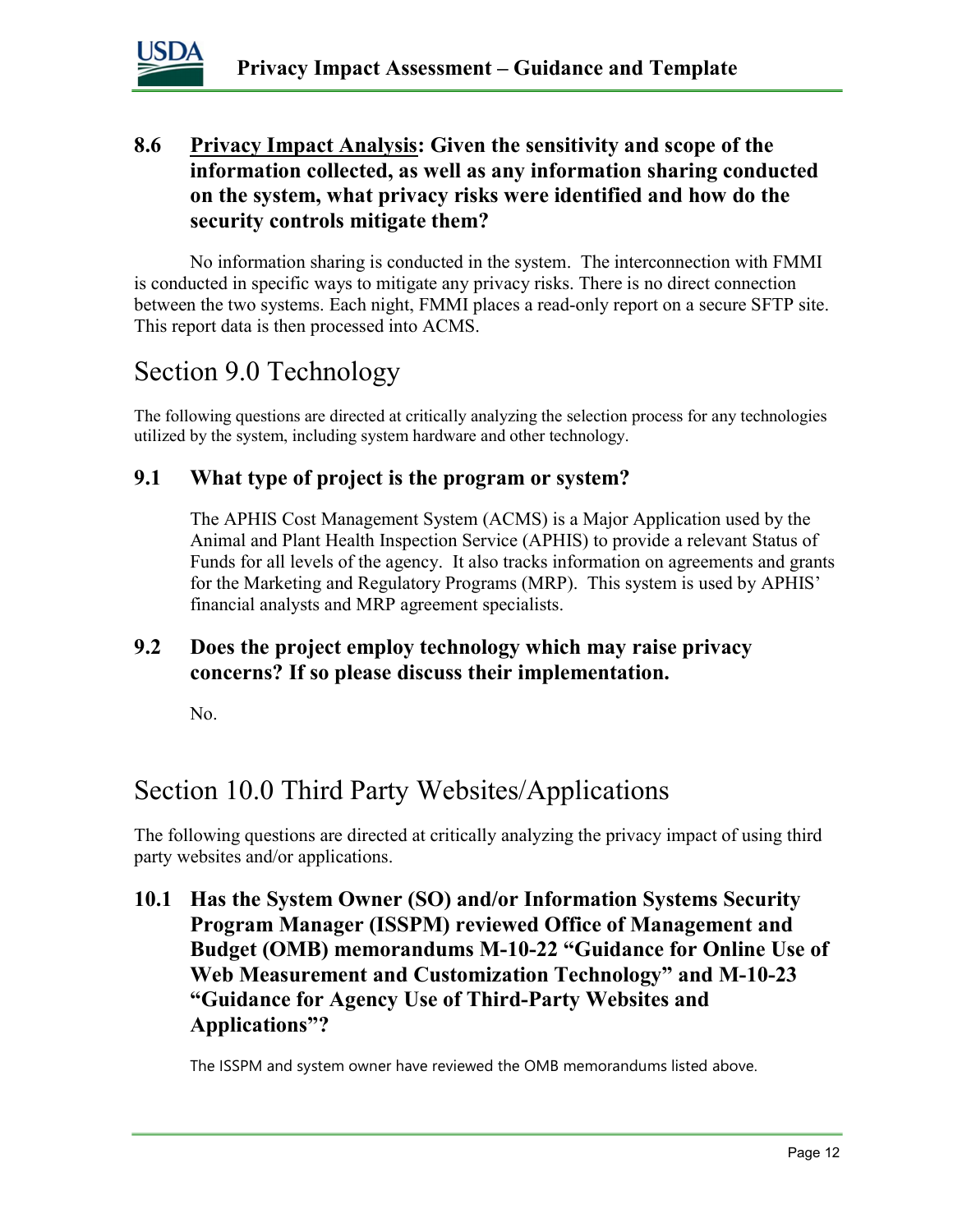

10.2 What is the specific purpose of the agency's use of  $3<sup>rd</sup>$  party websites and/or applications?

N/A

10.3 What personally identifiable information (PII) will become available through the agency's use of  $3<sup>rd</sup>$  party websites and/or applications.

 $N/A$ 

10.4 How will the PII that becomes available through the agency's use of 3<sup>rd</sup> party websites and/or applications be used?

N/A

10.5 How will the PII that becomes available through the agency's use of 3<sup>rd</sup> party websites and/or applications be maintained and secured?

N/A

10.6 Is the PII that becomes available through the agency's use of  $3<sup>rd</sup>$  party websites and/or applications purged periodically?

N/A

10.7 Who will have access to PII that becomes available through the agency's use of 3rd party websites and/or applications?

N/A

10.8 With whom will the PII that becomes available through the agency's use of 3rd party websites and/or applications be shared - either internally or externally?

N/A

10.9 Will the activities involving the PII that becomes available through the agency's use of  $3<sup>rd</sup>$  party websites and/or applications require either the creation or modification of a system of records notice (SORN)?

N/A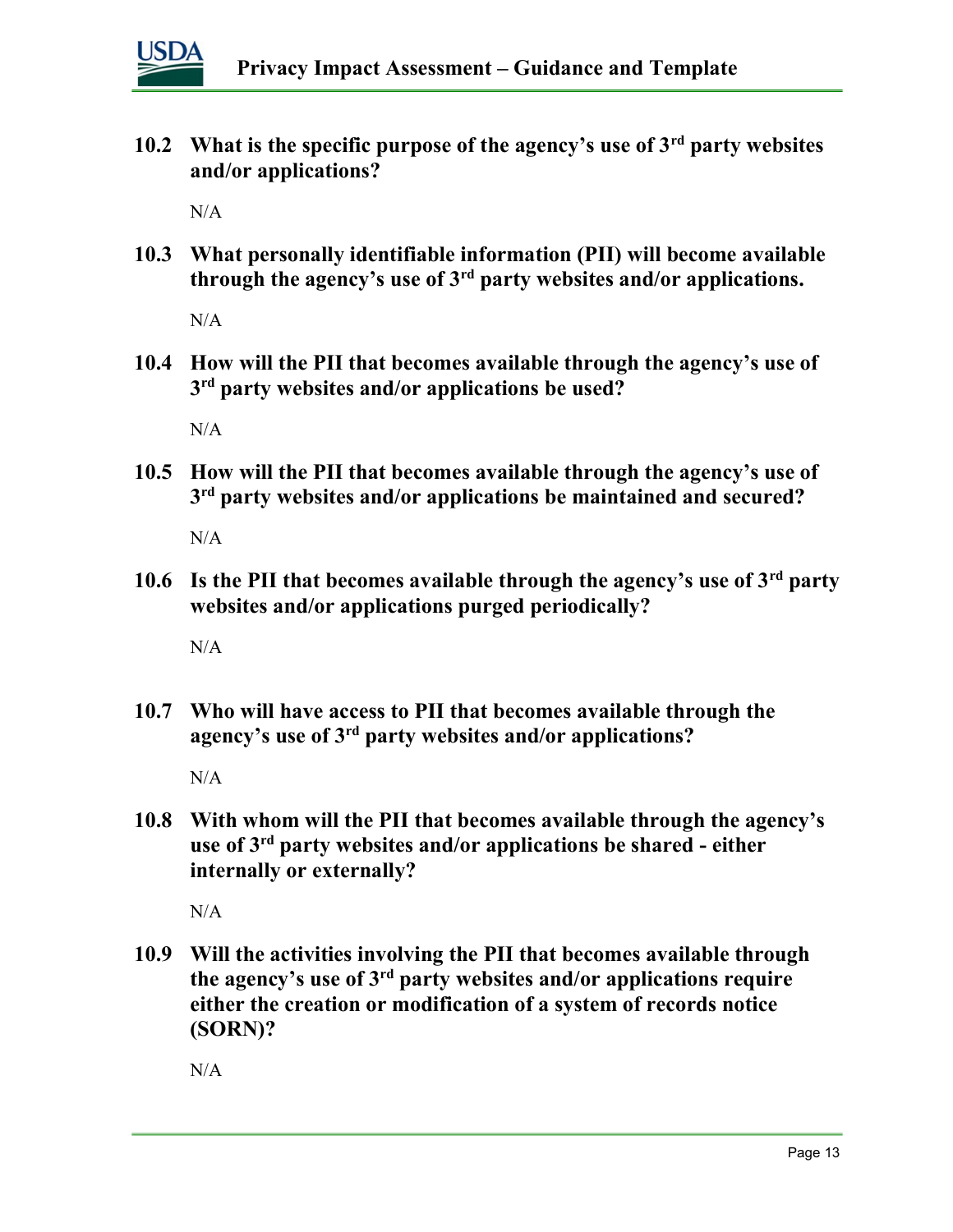

#### 10.10 Does the system use web measurement and customization technology?

Refer to the system and technical descriptions for the technologies used in the application

If so, is the system and procedures reviewed annually to demonstrate compliance to OMB M-10-23?

### 10.11 Does the system allow users to either decline to opt-in or decide to opt-out of all uses of web measurement and customization technology?

N/A

If so, does the agency provide the public with alternatives for acquiring comparable information and services?

10.12 Privacy Impact Analysis: Given the amount and type of PII that becomes available through the agency's use of  $3<sup>rd</sup>$  party websites and/or applications, discuss the privacy risks identified and how they were mitigated.

N/A

### Approval Signature



Kelly Stiles, ACMS System Owner Animal and Plant Health Inspection Service United States Department of Agriculture



 $GRIFFIN$   $\frac{Date: 2020.03.27 \text{ } 14.22}{-04'00'}$ Digitally signed by PRESTON GRIFFIN Date: 2020.03.27 14:21:16 -04'00'

Preston Griffin Information System Security Program Manager Animal and Plant Health Inspection Service United States Department of Agriculture